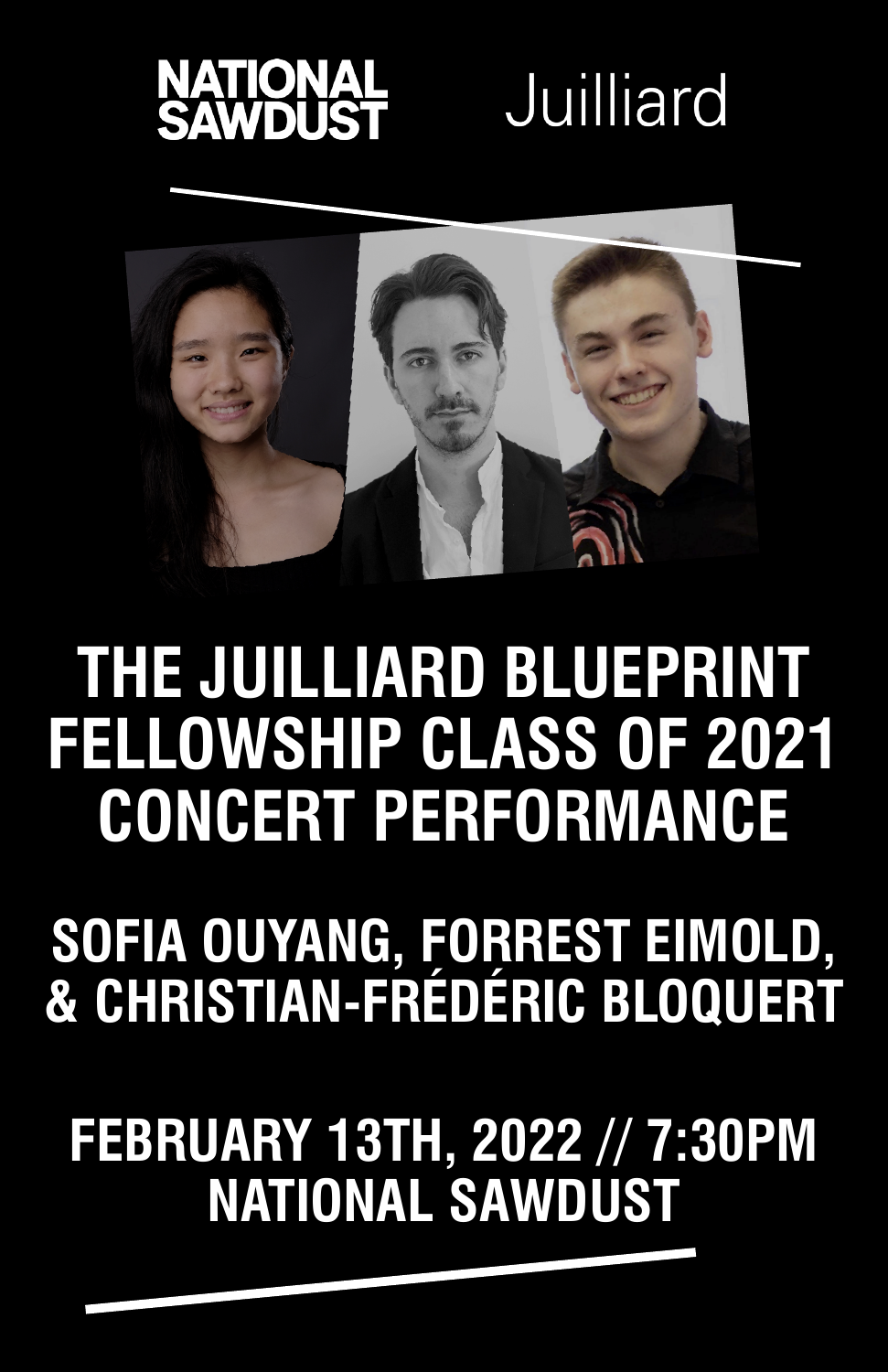- [ABOUT](#page-2-0) 3
	- [BIOS](#page-4-0) 5
- [ENSEMBLE & PERFORMERS](#page-6-0) 7
	- [PROGRAM](#page-7-0) 8
	- [PROGRAM NOTES](#page-8-0) 9
		- **[CREDITS](#page-13-0)** 14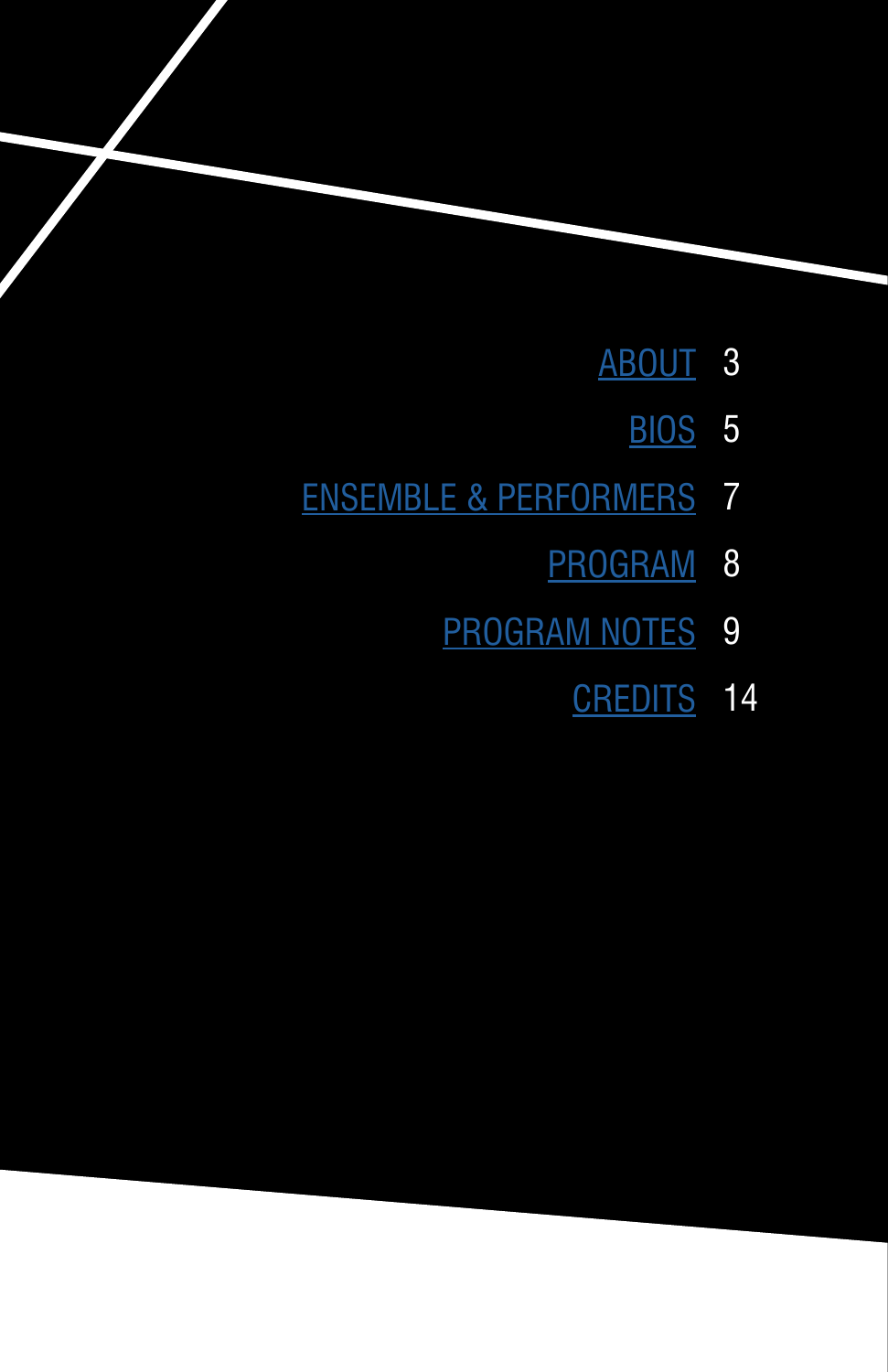## <span id="page-2-0"></span>**ABOUT**



**The Juilliard Blueprint Fellowship** is an annual National Sawdust mentorship and commissioning initiative that connects Juilliard student composers with career and project mentorship culminating in a concert of their commissioned projects. The 2021 winning composers—**Sofia Jen Ouyang, Forrest Eimold**, and **Christian-Frédéric Bloquert**—were commissioned to explore collaboration, extra-musical themes, entrepreneurial project creation, and generally outof-the-box thinking with real-world applications to a dream work that the National Sawdust Ensemble will workshop and perform at National Sawdust.

### Mentorship

The Blueprint Fellowship pairs Juilliard student composers with visionary and leading mentorship by composers, artists and industry experts in both project and career development. Project mentors for the class of 2021 included Claire Chase, Laura Kaminsky, and Amy Beth Kirsten. Paola Prestini begins every year with a series of sessions that provide a blueprint to her compositional and creative process as well as the pillars of interdisciplinary thinking in her work. Past project mentors include Reena Esmail, Nathalie Joachim, and Alex Temple. Guest speakers include Tiffany Soricelli, Peggy Monastra, Ed Yim, Du Yun, Ashley Tata, and Garth MacAleavey.

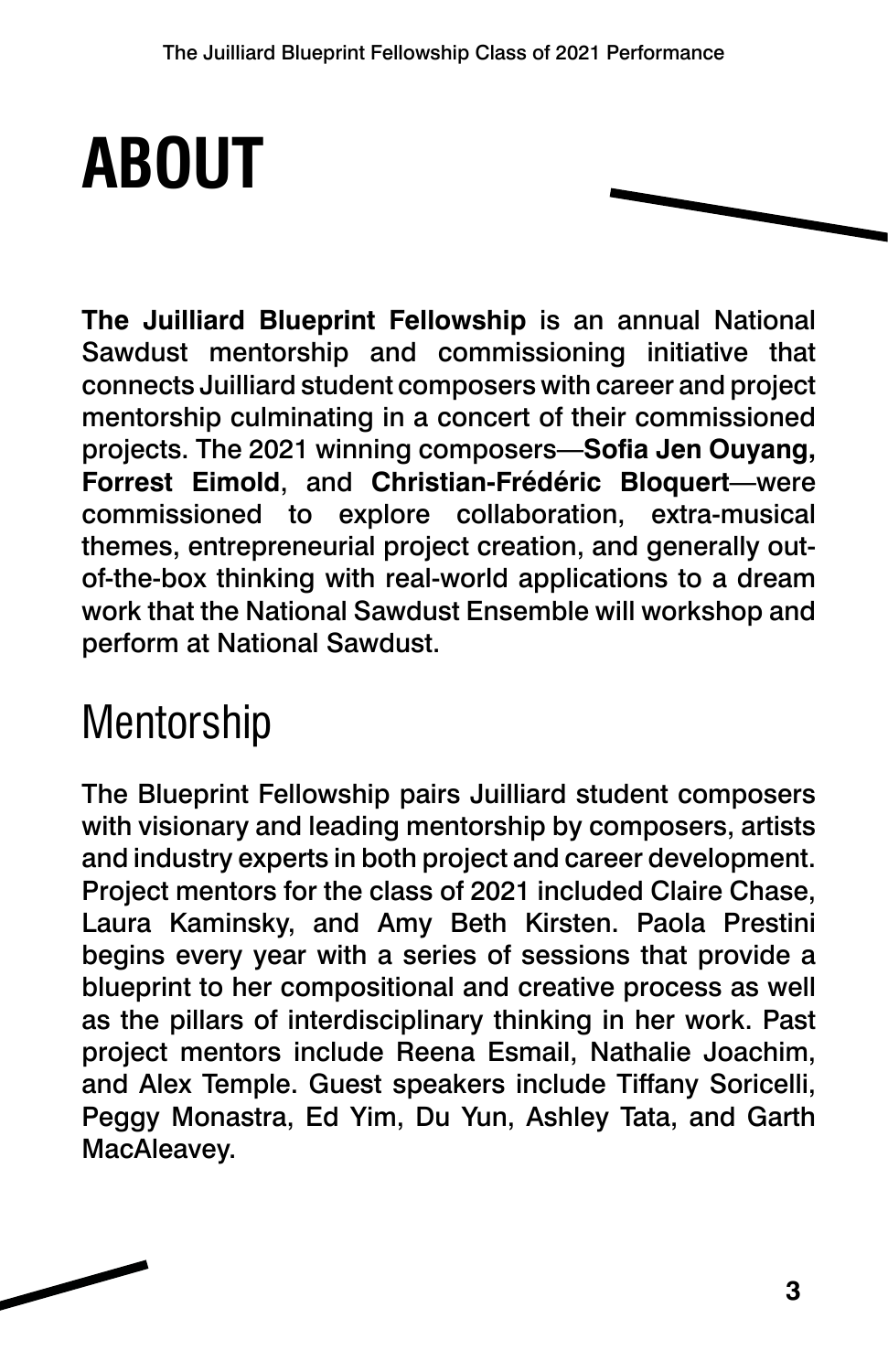The Juilliard Blueprint Fellowship program is generously supported by The Virginia B. Toulmin Foundation.

Major institutional support for *The Future Is…* 2021-22 season at National Sawdust is provided by private support from the Howard Gilman Foundation, Doris Duke Charitable Foundation, Virginia B. Toulmin Foundation, Art Mentor Foundation, Francis Goelet Charitable Lead Trusts, and public support from the New York State Council on the Arts and the New York City Department of Cultural Affairs in partnership with the City Council in addition to significant leadership support from the National Sawdust Board of Directors. National Sawdust is a proud Meyer Sound Experience partner.

Paola Prestini is the Kris Sebastian & Alberto Cribiore artistic director chair for National Sawdust's seasons seven (2021- 22) and eight (2022-23).

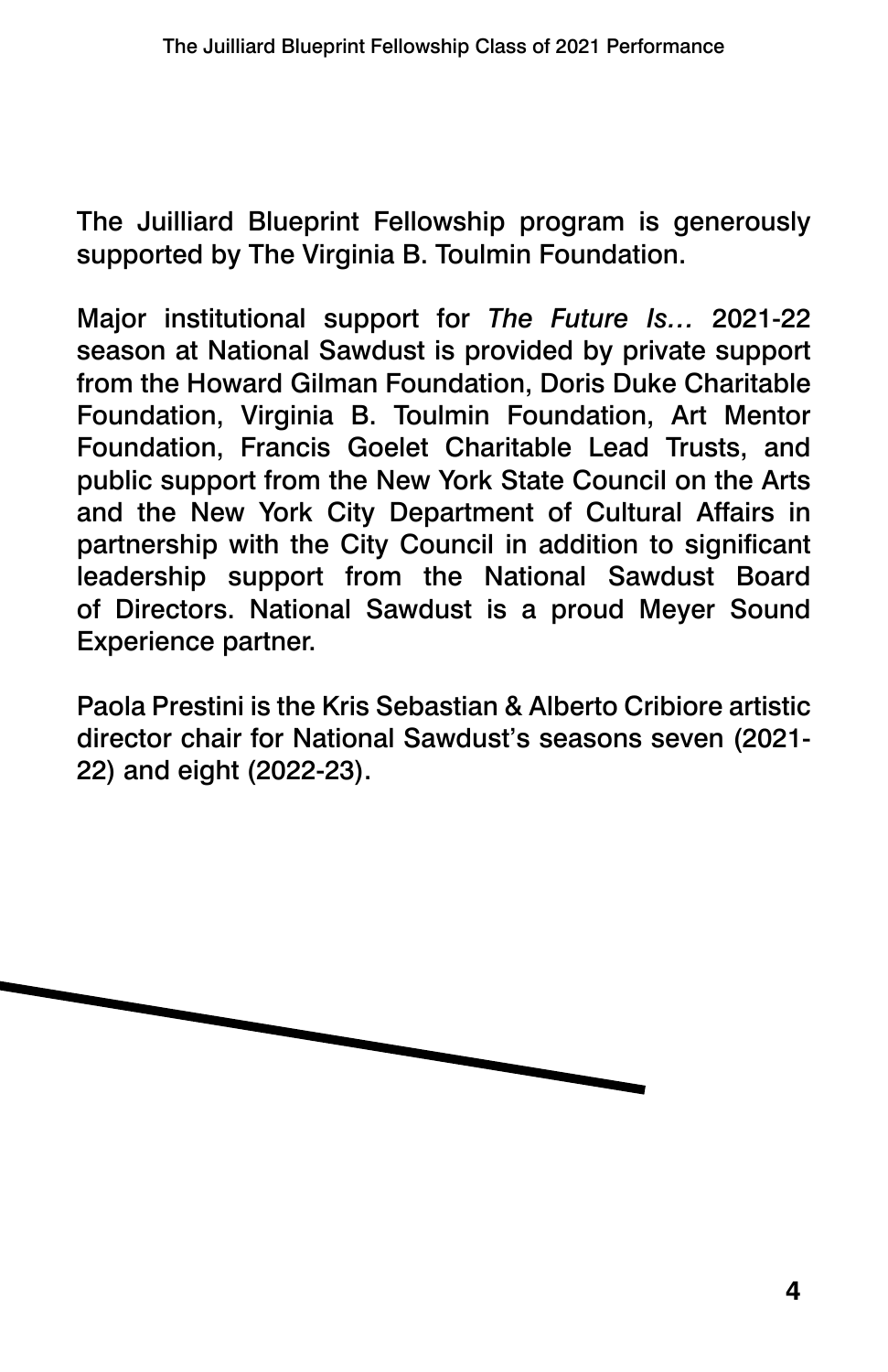### <span id="page-4-0"></span>**BIOS**

**Forrest Eimold** (no pronouns). The music of composerkeyboardist Forrest Eimold realizes that which was never meant to be in the continuous hope of pointing to the unbound world inherent within our own. Twice a National YoungArts Award recipient—and one whose work has been premièred by ensembles including the Choir of Trinity Wall Street, Ensemble Dal Niente, Mivos Quartet, and Wet Ink Ensemble—Forrest has studied with Thomas Adès, Robert Beaser, Michael Finnissy, Georg Friedrich Haas, and Laura Kaminsky, among others. Outside of composing, Forrest plays continuo for Trinity Baroque Orchestra and performs internationally as an interpreter of new and historical music.

Forrest Eimold is a junior in the Barnard-Columbia-Juilliard exchange program. Forrest's project mentor for the Blueprint Fellowship is Laura Kaminsky.

**Sofia Jen Ouyang** (she/her) is a composer interested in the fusion of musical, literary, and philosophical concepts, such as ideologies, binaries, ambiguities, indeterminacies, philosophies, literary theories, physicality, noise, gender, culture, sexuality, music, paradigms, hybridity, distortions, and liminalities. Currently pursuing her undergraduate degrees in music and philosophy at Columbia University, Sofia also studies composition with Andrew Norman at Juilliard. She has worked with the JACK Quartet, AMF Contemporary Ensemble, Jeffrey Zeigler, Juliette Kang, and Cornelia Herrmann among others, and has received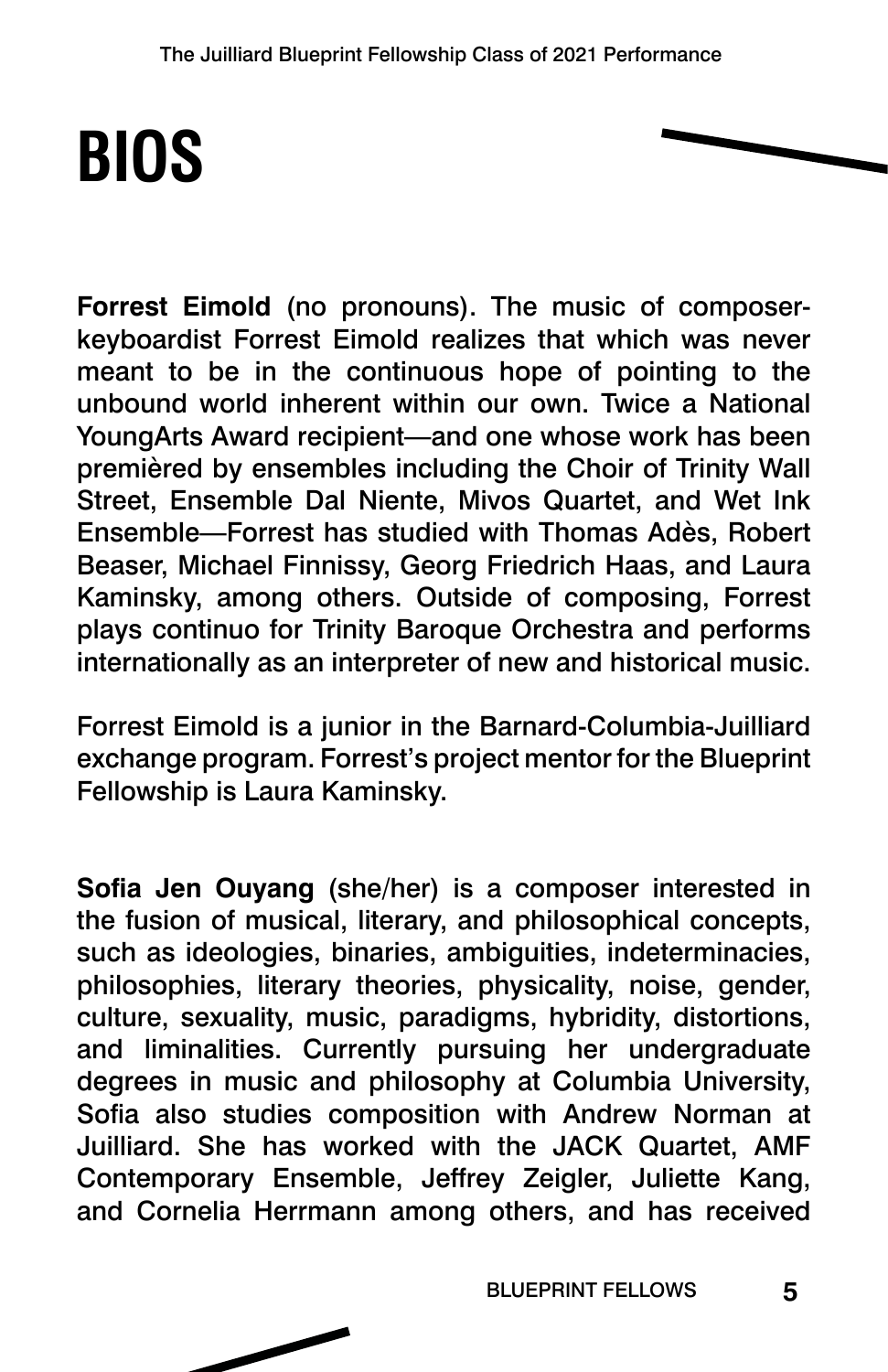numerous honors, including from the BMI Student Composer Award (2021) and Luna Lab (2020).

Sofia is a sophomore in the Barnard-Columbia-Juilliard exchange program. Her project mentor for the Blueprint Fellowship is Claire Chase.

**Christian-Frédéric Bloquert** (he/him) is a French composer and a conductor whose aesthetic is often informed by other disciplines such as visual art, literature, film, poetry, or from personal experiences. He sees his work as a reflection of his perception of reality, albeit an imperfect one, but one he hopes captures the inherent beauty of its subject. He has worked with the Ensemble InterContemporain, the Sinfonieorchester Basel, the PHACE Ensemble, the MIVOS Quartet, and the Symphony Orchestra of Brasilia among others, and he has received accolades for his compositions and conducting, most recently as a finalist in the Basel Composition Competition.

Chris Bloquert is a second year master's student under Matthias Pintscher. His project mentor for the Blueprint Fellowship is Amy Beth Kirsten.

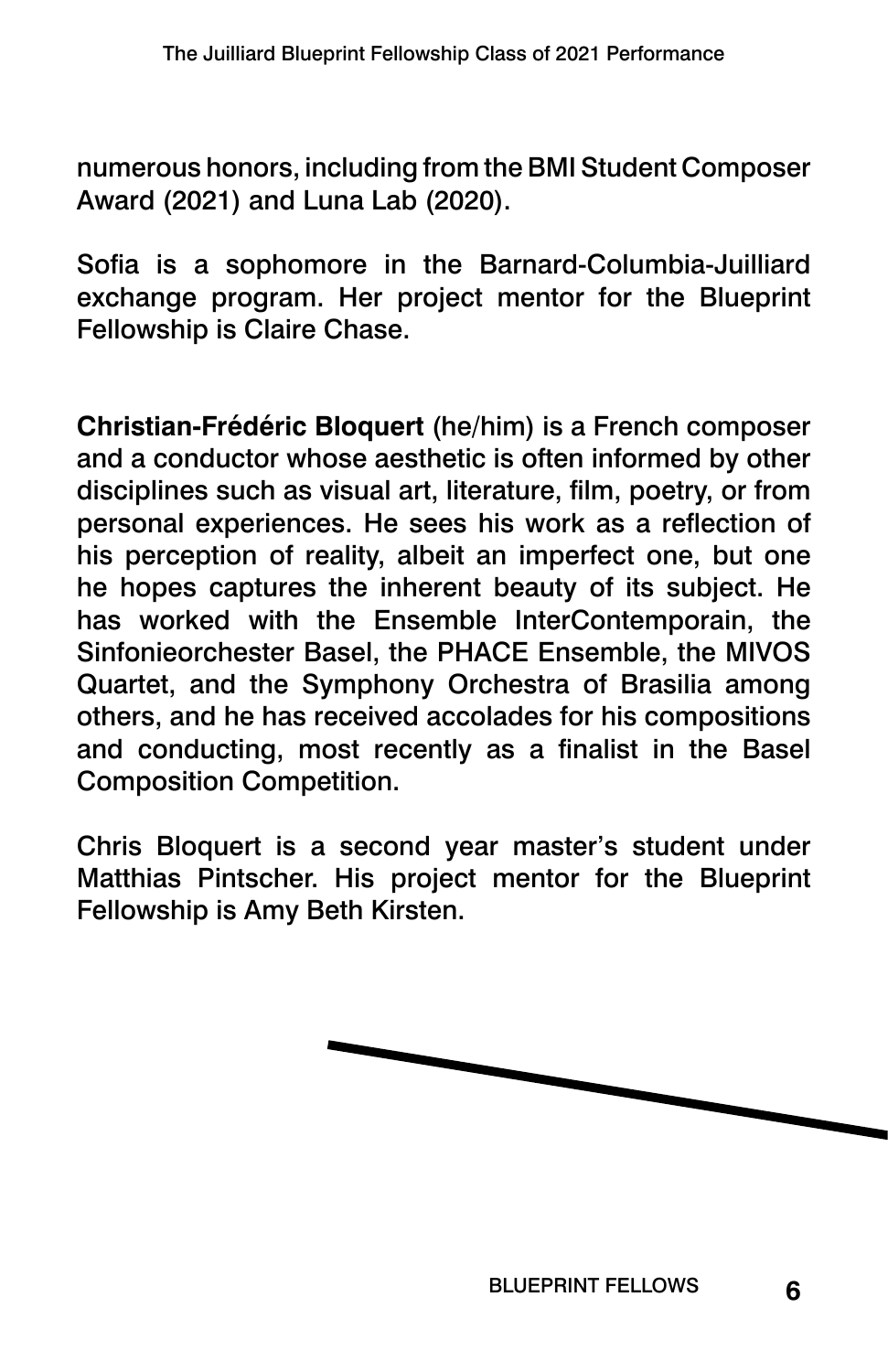## <span id="page-6-0"></span>**ENSEMBLE & PERFORMERS**

### NATIONAL SAWDUST ENSEMBLE

Raquel Acevedo Klein Rusti Ropec Isabel Lepanto Gleicher Eric Umble Blair McMillan Todd Reynolds Jeffrey Zeigler Sae Hashimoto Matt Wong Sydney Chawon Lee

**Conductor** Soprano **Flute** Clarinet Piano Violin Cello Percussion Electric Guitar Visual Artist & Photographer

### JUILLIARD MUSICIANS

| <b>Britt Hewitt</b>                   | Soprano                   | (Vocal Arts, MM '20)             |
|---------------------------------------|---------------------------|----------------------------------|
| Luca Fontaine                         | Actor                     | (MFA '22)                        |
| <b>Forrest Eimold</b>                 | Keyboard<br>& Electronics | (Composition,<br><b>BCJ '22)</b> |
| Peter Glynn                           | <b>Drums</b>              | (Jazz, BM '23)                   |
| Christian-Frédéric<br><b>Bloquert</b> | Conductor                 | (Composition,<br>MM '22)         |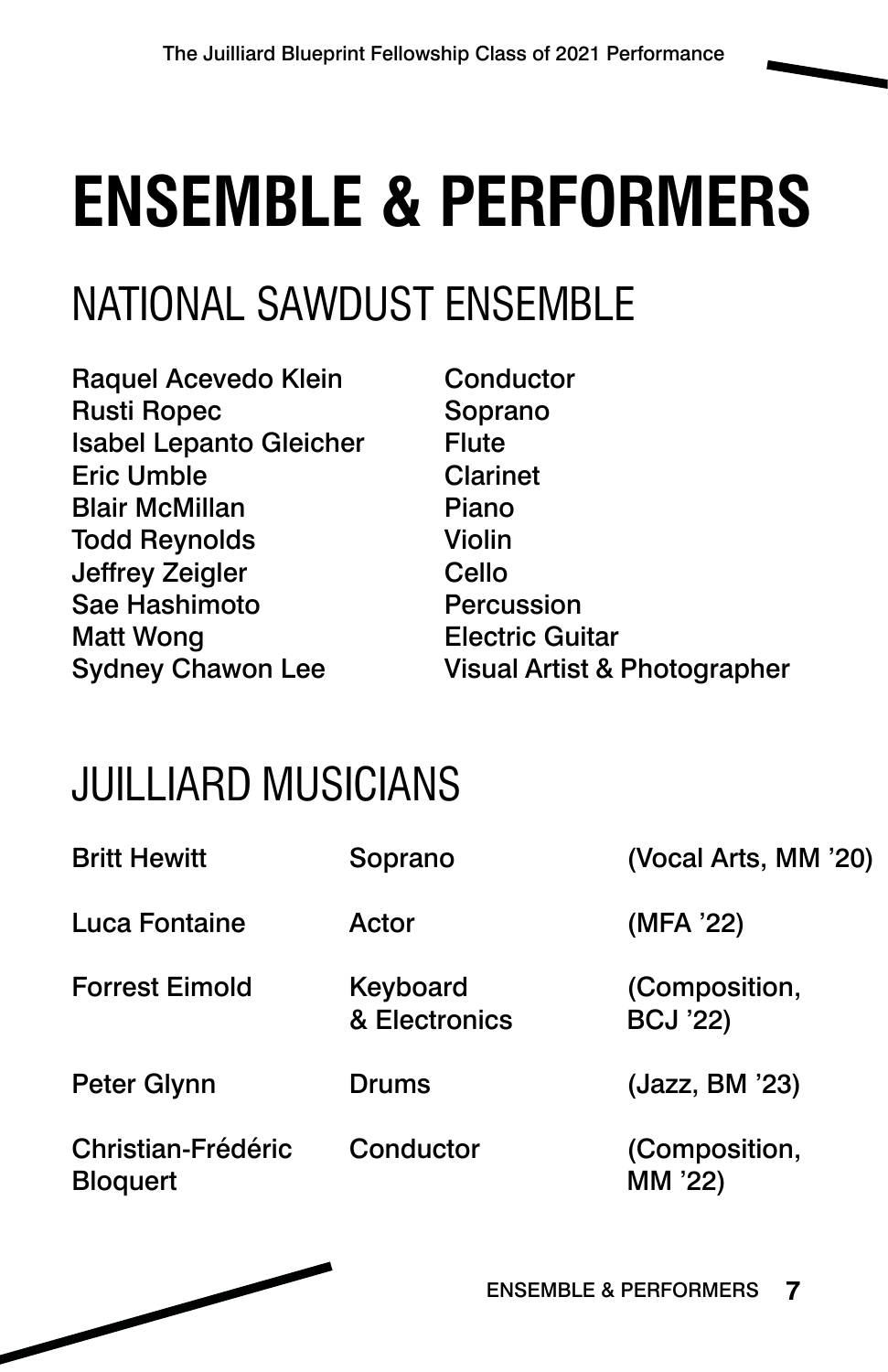## <span id="page-7-0"></span>**PROGRAM**

You Without a Bodie by Forrest Eimold Three Movements: i. Easter 1633, ii. Church-Musick, iii. Easter-Wings

Rusti Ropac Todd Reynolds Jeffrey Zeigler Forrest Eimold

Soprano Violin Cello Keyboard, Live Electronics and Live Visualizations

return to root by Sofia Jen Ouyang

| <b>Britt Hewitt</b>            | Soprano and                |
|--------------------------------|----------------------------|
|                                | Pre-recorded Improvisation |
| <b>Isabel Lepanto Gleicher</b> | Flute, Bass Flute          |
| Sae Hashimoto                  | Percussion                 |
| <b>Claire Chase</b>            | Flute,                     |
|                                | Pre-recorded Improvisation |
| <b>Sydney Chawson Lee</b>      | <b>Visual Artist and</b>   |
|                                | Photographer               |

### Imploding the Fantastic Dream by Christian-Frédéric Bloquert

| <b>Rusti Ropec</b>             | Soprano                |
|--------------------------------|------------------------|
| <b>Luca Fontaine</b>           | Actor                  |
| <b>Isabel Lepanto Gleicher</b> | <b>Flute</b>           |
| <b>Eric Umble</b>              | <b>Clarinet</b>        |
| <b>Blair McMillan</b>          | Piano                  |
| <b>Todd Reynolds</b>           | <b>Violin</b>          |
| Jeffrey Zeigler                | Cello                  |
| <b>Matt Wong</b>               | <b>Electric Guitar</b> |
| Sae Hashimoto                  | <b>Percussion</b>      |
| Peter Glynn                    | <b>Drums</b>           |
|                                |                        |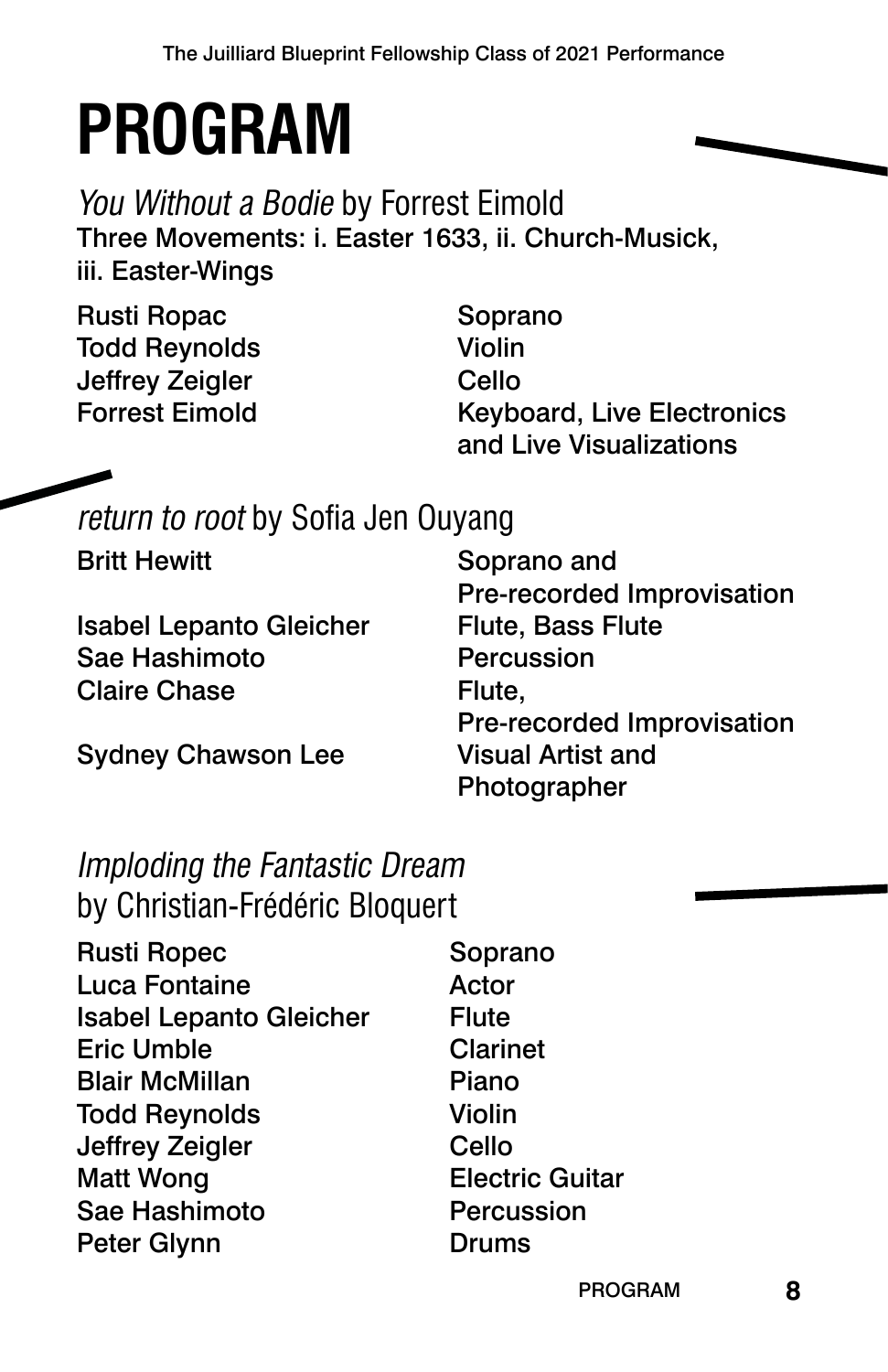## <span id="page-8-0"></span>**PROGRAM NOTES**

**You Without A Bodie (2021) 12 minutes** Composed by Forrest Eimold Poem by George Herbert

Composer Note

Religion is a weird thing. I say "weird," connoting both the various senses of our time (as in "quirky" or "difficult to understand or accept"), but also that more archaic sense of the word (as in "supernatural," perhaps "wired up"). Here I'm not referring just to those capital-letter religions we all know, but also to those sacred practices that aren't always explicitly cited as such: concert-going, clubbing, higher education. How strange the attachment we have to one or another such thing, as mediated by its angels (in the case of much music-making, the performers).

There's a crucial figure standing between a God (they could be a person or a concept) and their followers (same with them). Growing up as a boy chorister at a strict Catholic school, I became well aware of this, especially when singing those pure and distilled texts written by the 17th-century English poet George Herbert: "I was made to sound like an angel." What does it sound like, though, to construct an angel?

You Without a Bodie takes the leap of faith to say, first, that it's possible to hear and embody such a sound, and, second, that in hearing and embodying it, the possibility of moving beyond it—transing it—becomes conceivable. After all, doesn't any material, any process, any rule inevitably contain its own undoing?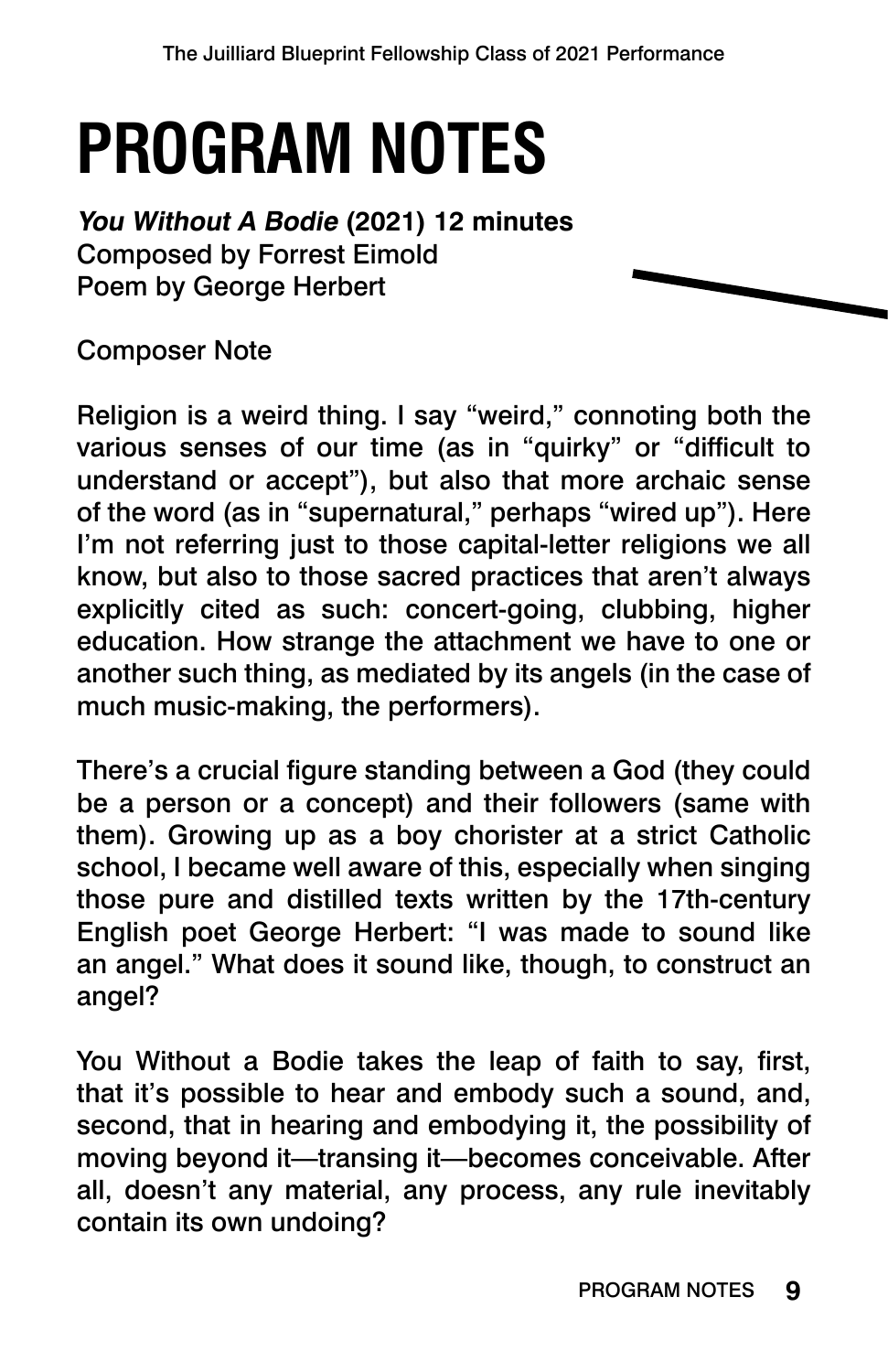#### The Juilliard Blueprint Fellowship Class of 2021 Performance



#### 1. Easter [1633]

Rise heart; thy Lord is risen. Sing his praise Without delayes, Who takes thee by the hand, that thou likewise With him mayst rise: That, as his death calcined thee to dust, His life may make thee gold, and much more, just.

Awake, my lute, and struggle for thy part With all thy art. The crosse taught all wood to resound his name, Who bore the same. His stretched sinews taught all strings, what key Is best to celebrate this most high day.

Consort both heart and lute, and twist a song Pleasant and long: Or, since all musick is but three parts vied And multiplied, O let thy blessed Spirit bear a part, And make up our defects with his sweet art.

> I got me flowers to straw thy way; I got me boughs off many a tree: But thou wast up by break of day, And brought'st thy sweets along with thee.

The Sunne arising in the  $[...]$ 

#### 2. Church-musick

Sweetest of sweets, I thank you: when displeasure Did through my bodie wound my minde, You took me thence, and in your house of pleasure A daintie lodging me assign'd.

Now I in you without a bodie move, Rising and falling with your wings: We both together sweetly live and love, Yet say sometimes, *God help poore Kings*.

Comfort, I'le die; for if you poste from me, Sure I shall do so, and much more: But if I travel in your companie, You know the way to heavens doore.



Affliction shall advance the flight in me Then shall the fall further the flight in me. My tender age in sorrow did beginne: My tender age in sorrow did beginne: Then shall the fall further the flight in me. ffliction shall advance the flight in me.For, if I imp my wing on thine For, if I imp my wing on thine And still with sicknesses and shame And sing this day thy victories: And sing this day thy victories: And still with sicknesses and shame And feel this day thy victorie: Thou didst so punish sinne, As larks, harmoniously As larks, harmoniously, And feel this day thy victorie Oh let me rise [. . .] thee Let me combine Oh let me rise Let me combine Ihat I became With thee With thee ou didst so punish sinne, Most thinne. Most thinne. at I became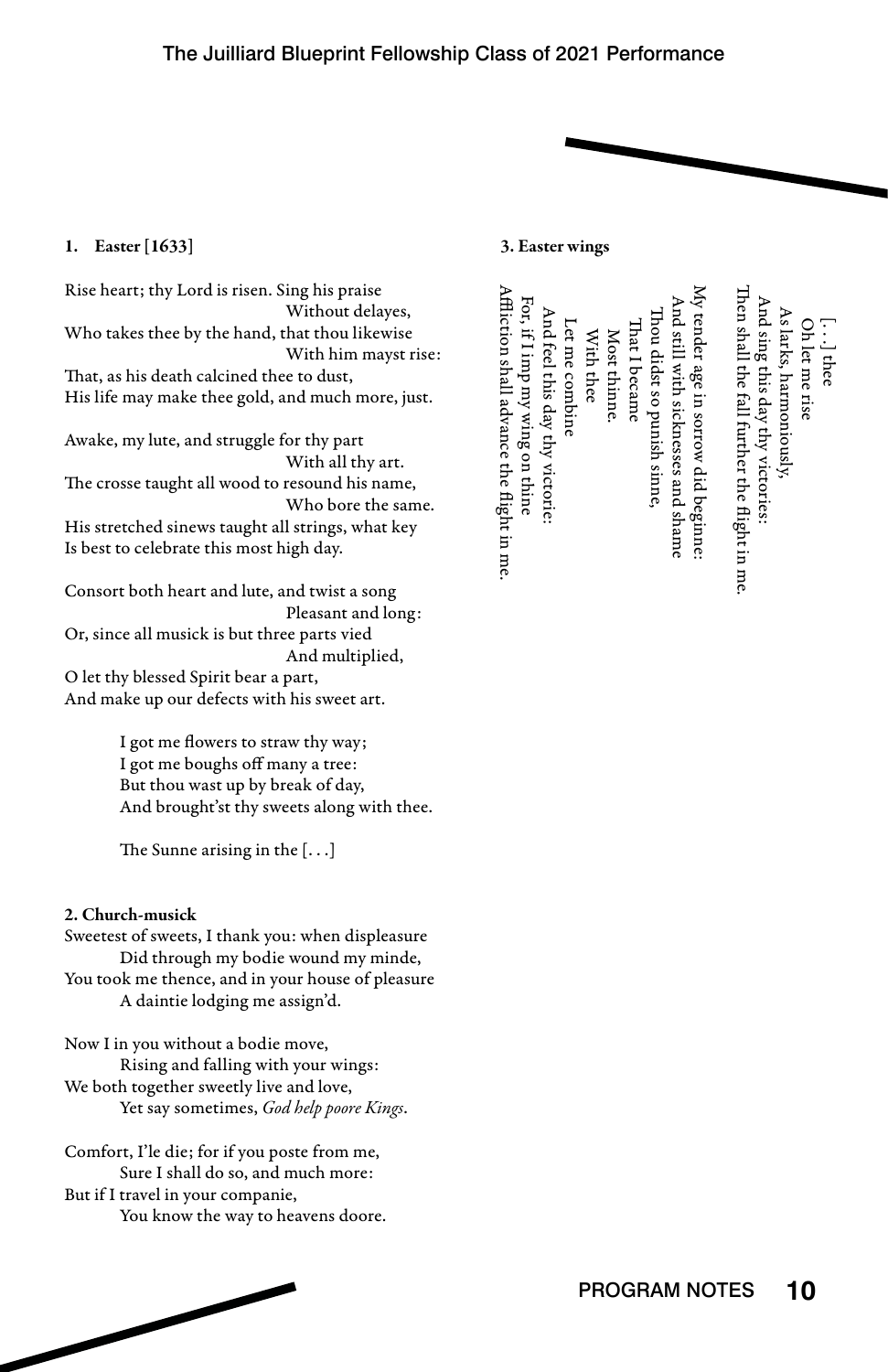#### **return to root (2021) 13 minutes** Composed by Sofia Jen Ouyang Poem by Sofia Jen Ouyang

#### Composer Note

*On the cyclical nature of a leaf, of nature, of life, of what is:* On an evening in the fall of 2020, as Sydney and I were returning to our dorms from a study session, I mentioned how I detested saying my music is about x. Turns out so does she. This little statement eventually led to 'return to root'. To pinpoint the x, to say this music is about that, reduces it to some object, idea, memory, image, or other, as if the intentions and meanings of an intricate work of art are definite, absolute, and describable. It is to leave out the bits of uncertainty and ambiguity that lie-I think inherently in each artistic entity. This project is in every way related to, inspired by, and in dialogue with my poem "return to root", but it is in no way merely about it. It involves attempts to translate, reinterpret, and de-create the poem; the elements of language, music notation, electronically-processed improvisations, video-art, and photography are layered and diffused across the project, thereby transfiguring the original artistic meaning(s). The words themselves are taken apart and scattered throughout, existing in fragments of sounds. Through this process, the original poem is destabilized, subverted, and new meanings unfold. And so for art we take from reality—life, experience, thought—and we make something that fulfills, questions, or reveals, that is not merely about. Recorded improvisations by Blueprint Fellowship mentor Claire Chase and soprano Britt Hewitt. Artwork by Sydney Chawson Lee.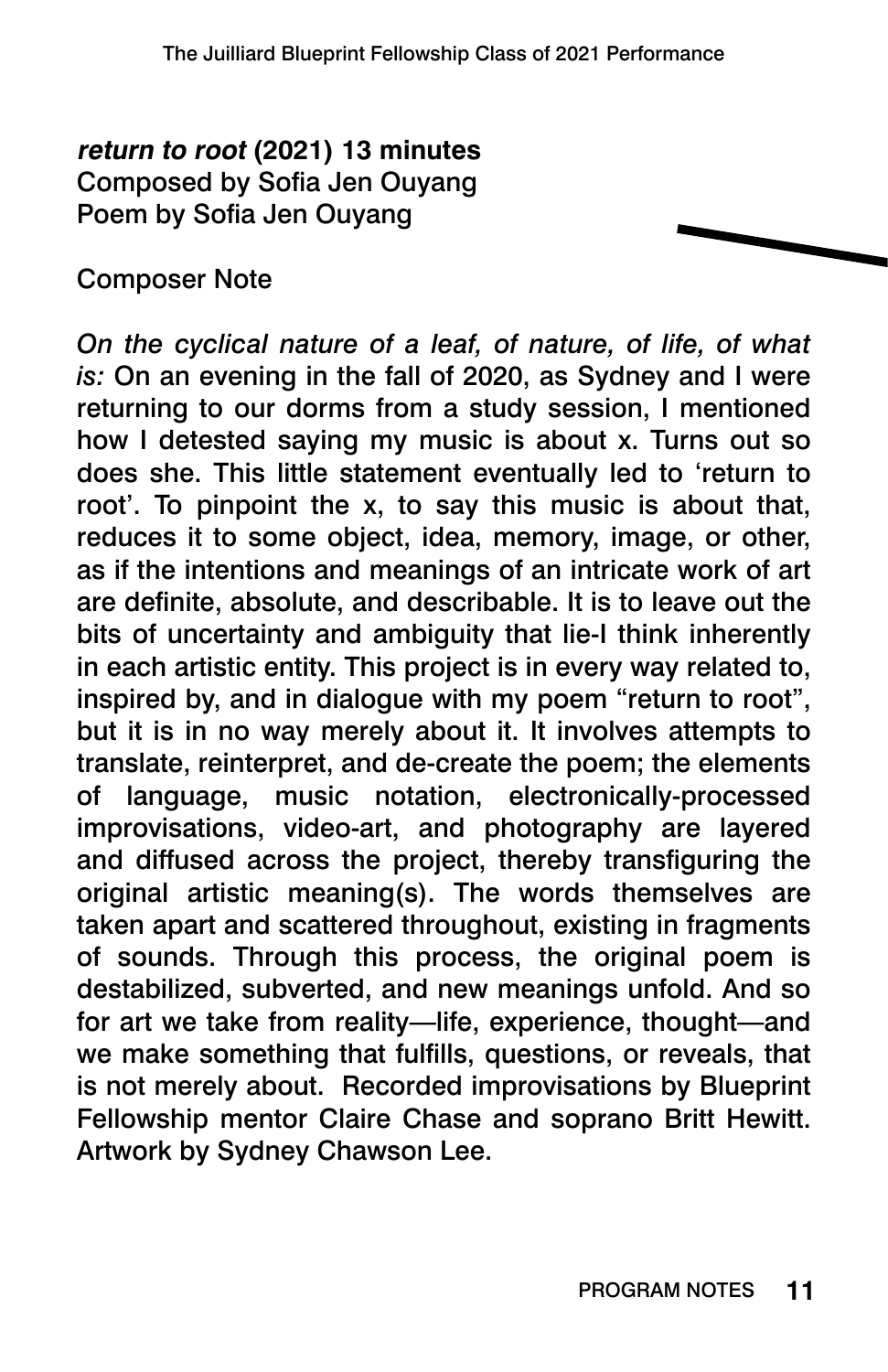#### **Poem**



*return to root*

In this season of fury leaves permeated the air, with all withered flowers and fallen fruits The wilted sought fulfillment from fleeting in the autumn wind they dispersed, and dispersed......

No root for return, fallen leaves get dumped in barrels forgotten

or near swamps stacked, in mountainous heights

Yet I A leaf Wavered, between stem and root At the edges of yellow and blue I lingered and lingered...

—Sofia Jen Ouyang, 2019

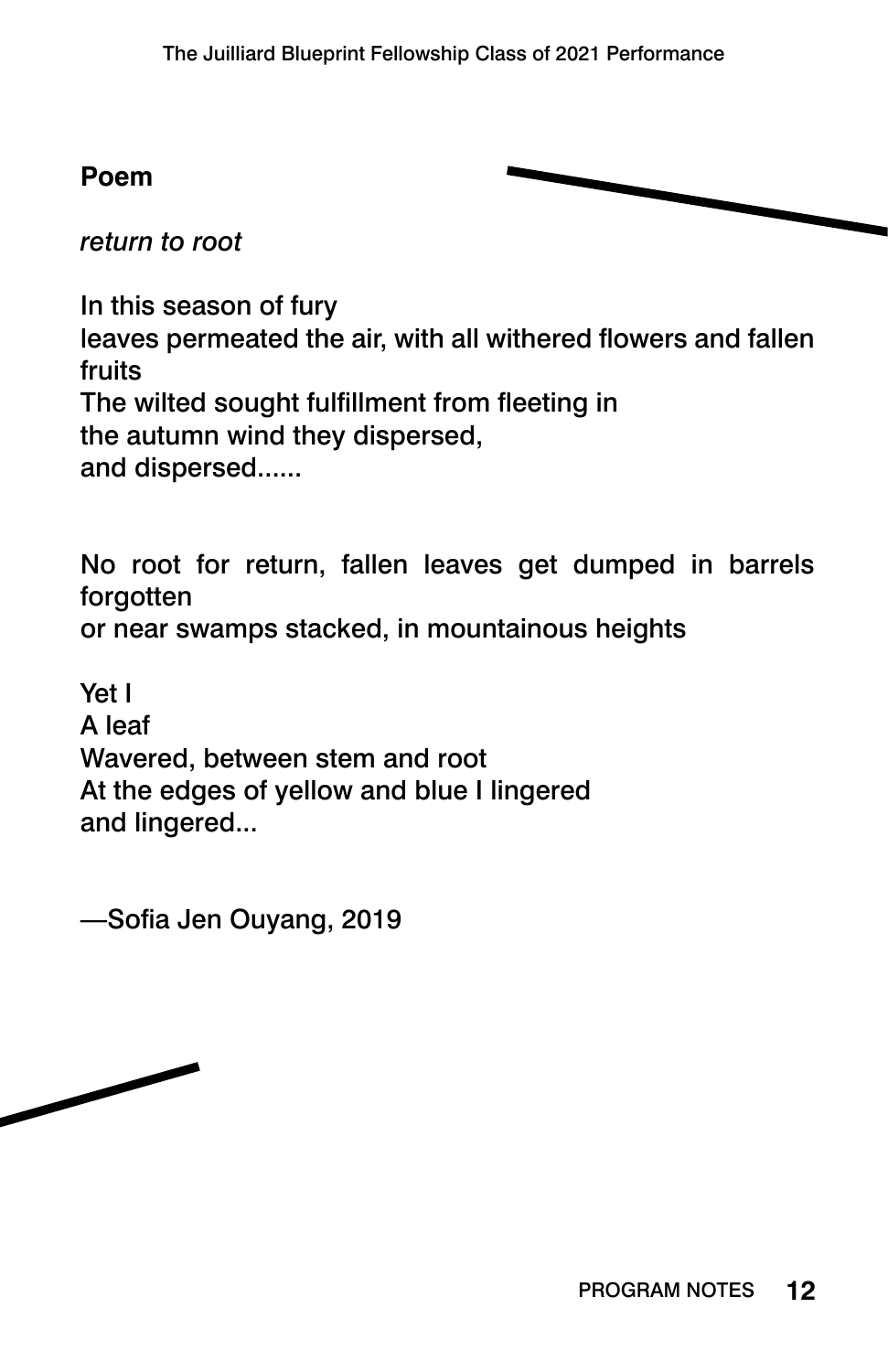**Imploding the Fantastic Dream (2021) 15 minutes** Composed by Christian-Frédéric Bloquert

Composer Note

The vowel and onomatopoeia in this piece do not represent actual words and one should not seek to interpret them as such. Rather, as they appear, they should be seen as echoes of a distant reality.

Poem

Wake up! Familiar is the façade of Faces that manifests before me. Faces, which I have seen? Falling forward, inward, Finding the furthest reaches of my fears. Finally, the door. Will I Find it? No. Four steps onto the sinking floor, Failing to see that which was so: Fast fragments of formidable figures Formed the familiar façade, Forcefully collapsing, ripping the Frail fabric unto which it is bound, Imploding the fantastic dream.

- Christian-Frédéric Bloquert, 2021

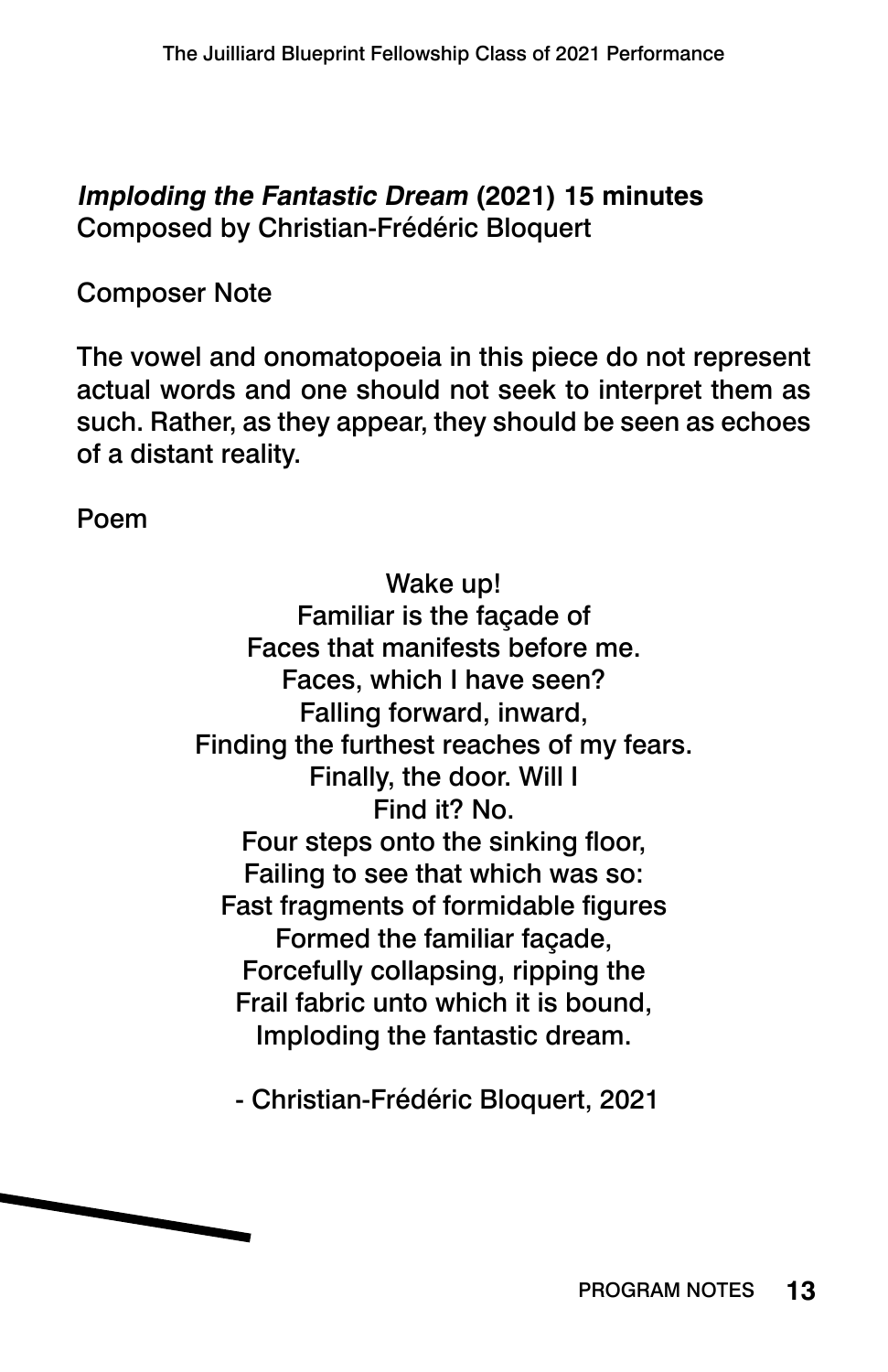## <span id="page-13-0"></span>**CREDITS**

### National Sawdust Production Team

Eve O'Donnell, Senior Producer, Mentorship Initiatives Shara Lunon, Stage Manager Ryan Caruso, Tech Director Bruce Steinberg, Lighting Designer Carlton Bright, Videographer Jack McGuire, Stagehand Brian Schuh, Front of House

### National Sawdust Staff

Alfonso Acatecatl, House & Hospitality Associate Brian Berkopec, Managing Director Ryan Caruso, Venue Production and Technical Manager Kim Chan, Deputy Director and Head of External Affairs Nicole Merritt Chari, Programming Director and Senior Curator Ana De Archuleta, Director of Artistic Operations Kyle Dolan, Director of Finance and Facility Sophia Dumaine, Director of Development Zan Emerson, Director of Marketing and Design Garth MacAleavey, Sound Designer Eve O'Donnell, Senior Producer, Mentorship Initiatives Paola Prestini, Co-Founder and Artistic Director Sally Scheidt, Director of Partnerships and Special Events Jeferino Tomas, Hospitality and House Manager

CREDITS **14**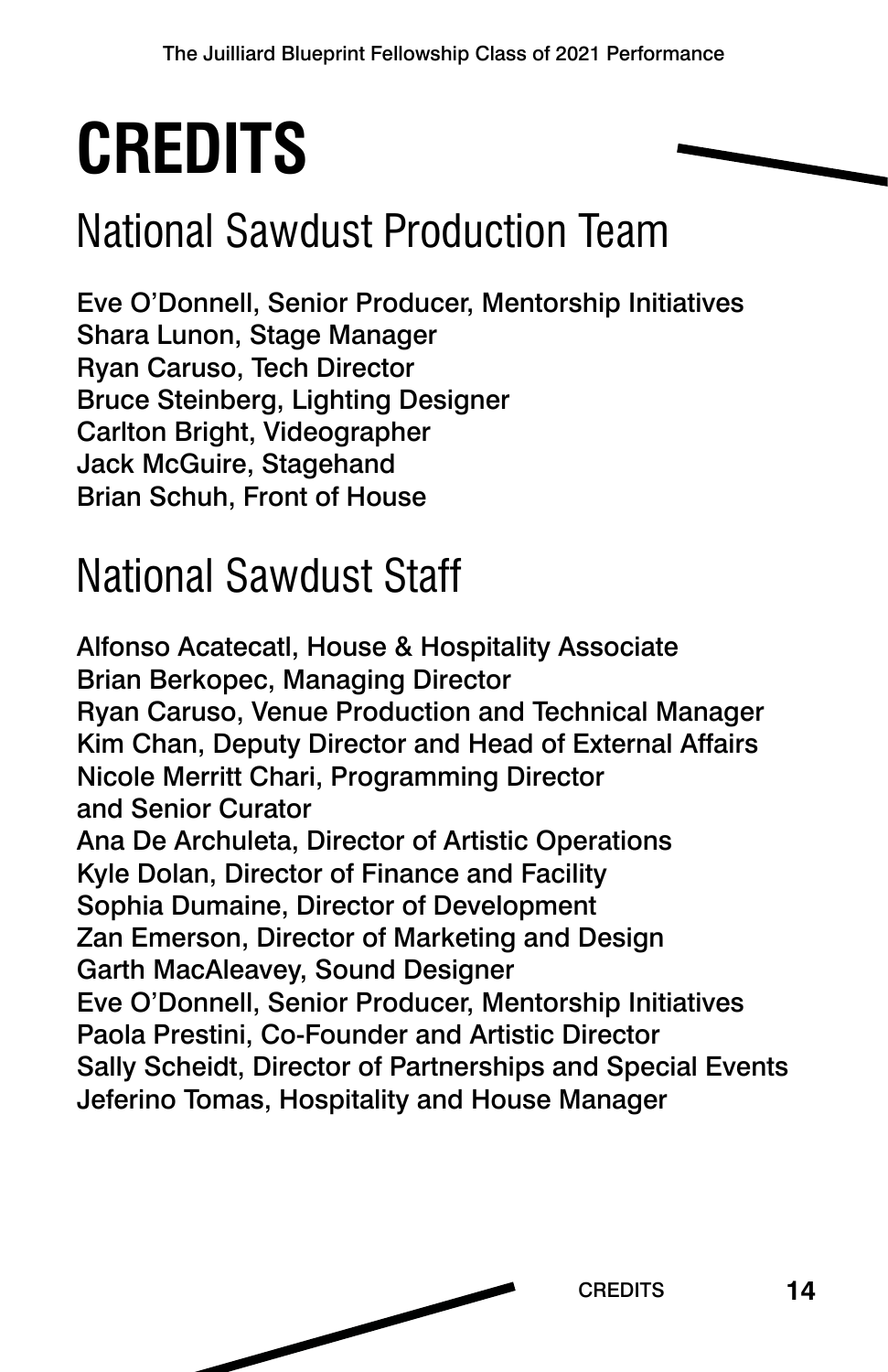### The Juilliard School

Damian Woetzel, President Adam Meyer, Provost Ara Guzelimian, Special Advisor to the President

David Serkin Ludwig, Dean and Director, Music Division Annabelle Avenier, Associate Director of Artistic Programs, Music Division Melinda Wagner, Composition Department Chair Joseph Rubinstein, Composition Department Coordinator